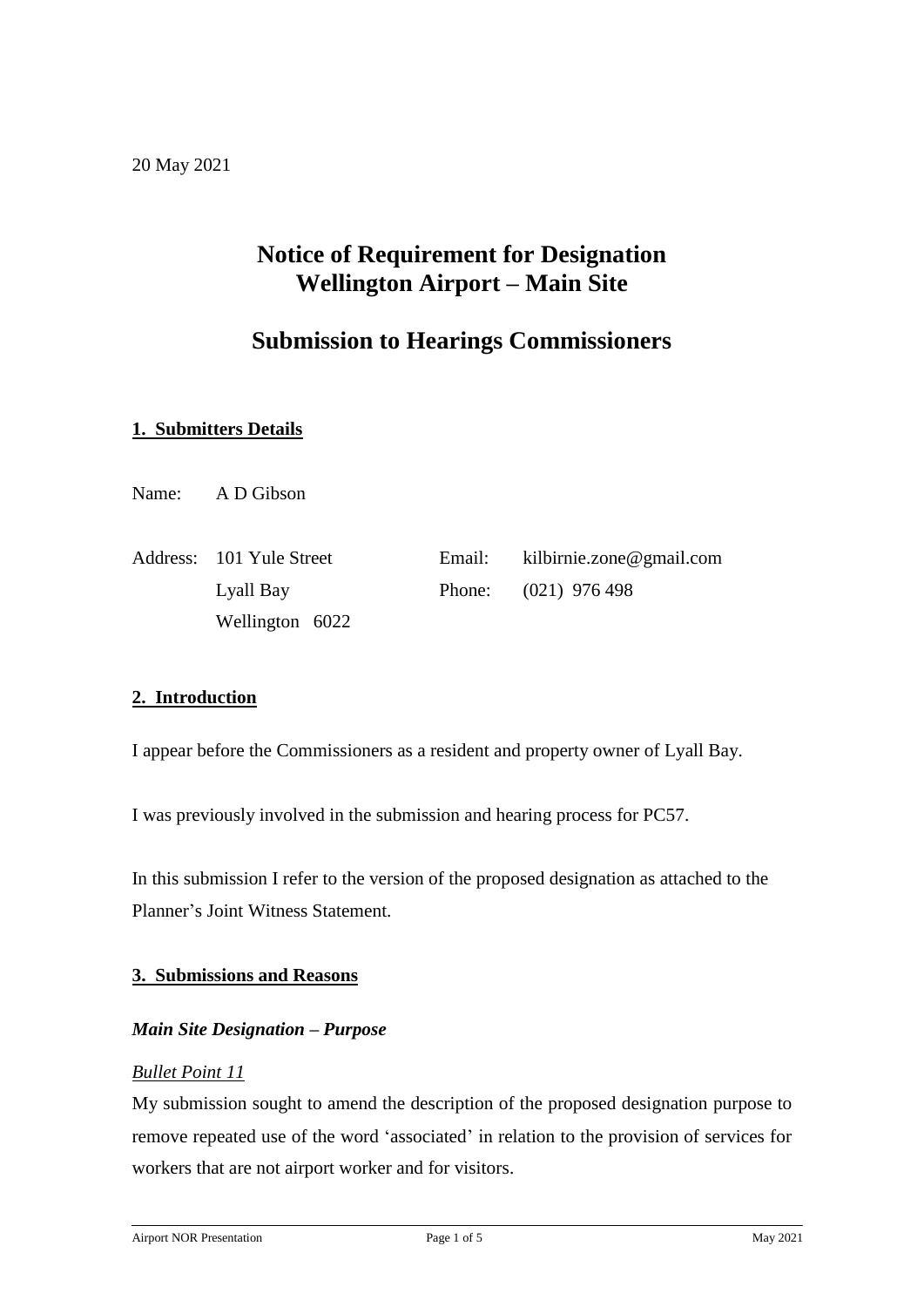### I proposed the following:

*Industrial and commercial activities provided they are associated with aircraft operations or serve the needs of passengers, crew, ground staff, airport workers, and other associated workers and airport visitors;*

The inclusion of the phrases "*other associated workers*" and as well as "*airport workers*" creates confusion. Hence I propose a simplified version.

### *Bullet Point 14*

My submission sought to amend the proposed designation purpose as defined, to remove uncertainty in relation to the provision of ancillary activities, buildings and structures.

I proposed the following:

### *Ancillary activities, buildings and structures related to the above;*

The ancillary activities should be ancillary to the main purpose of the designation, which is the operation of an airport. The definition is too vague as it provides scope for the ancillary activities to be ancillary to anything related to the associated activities already listed in the designation.

#### *Bullet Point 15*

My submission sought to amend the proposed designation purpose as defined, to remove further uncertainty in relation to the provision of "other activities".

I proposed the following:

*Servicing, testing and maintenance activities related to the above.*

Again, the definition is too vague. It provides open scope for the servicing of activities that are ancillary to anything related to the activities already listed in the designation. The purpose of the designation needs to have tighter descriptions to avoid a series of loopholes that appear to be available.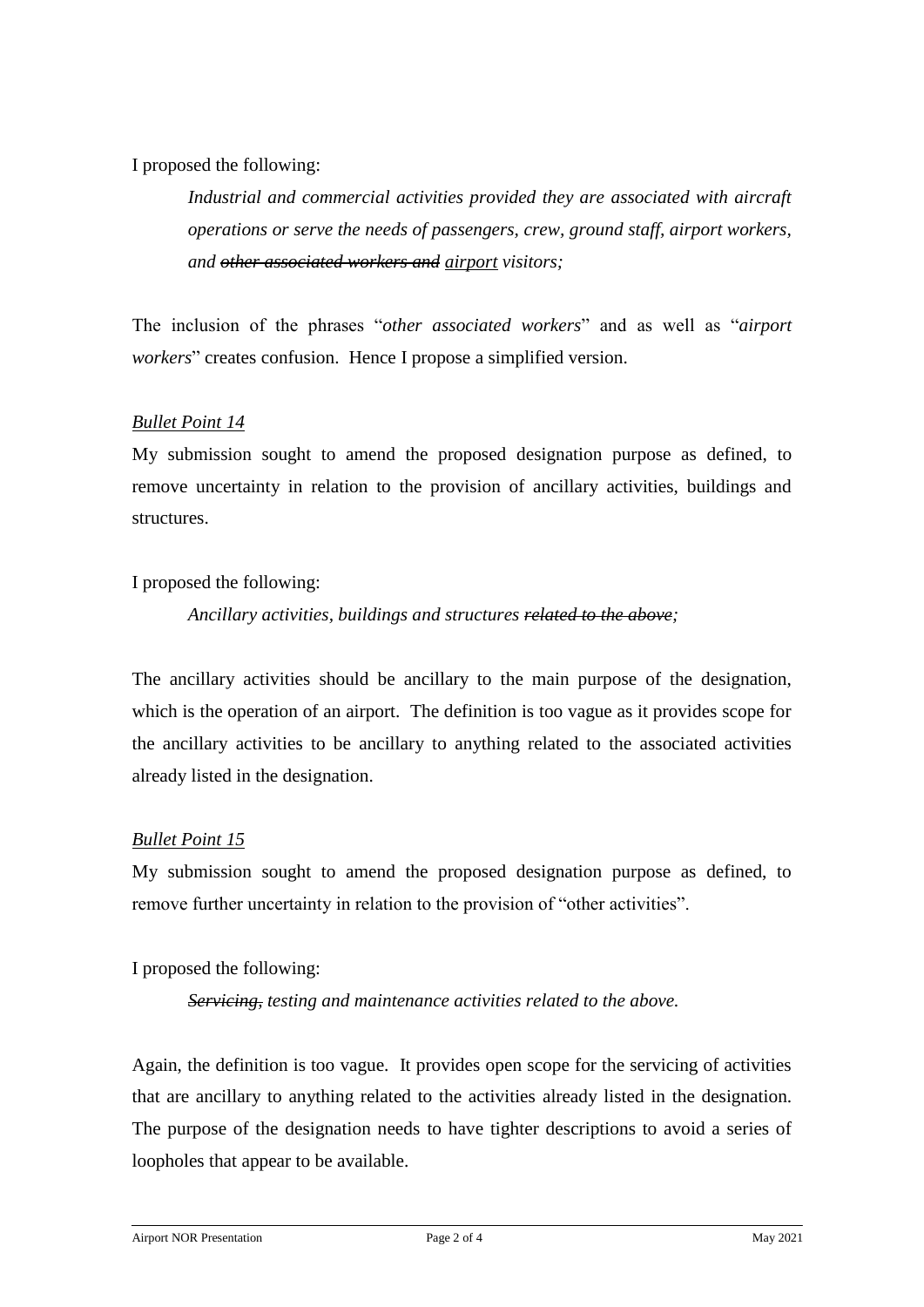### *West Side – Building Heights*

My submission was to remove the exclusion that would allow hangar buildings to 20m high in the west side precinct.

My concern is that 20m high buildings in the vicinity of Coutts St, Tirangi Road and Layll Bay Parade would have significant visual  $\&$  shading effects. This is a matter that Robin Simpson for Council has also noted. She presents the case of the Execujet building on Tirangi Road. This building is a large building that presents its back to the streetscape - being a flat, featureless tin shed with a roller door. As Mr Ashby notes, it would be extremely concerning to have an even taller hangar building along the frontage of Tirangi Road, or Coutts Street or Lyall Bay Parade.

The Rongotai South Business Area on the opposite side of Tirangi Road, allows buildings to 12m on Tirangi Road, with scope to go to 18m via a resource consent process. However, all buildings over  $500m<sup>2</sup>$  require a resource consent that involves a design guide assessment and urban design critique. I consider that a similar design guide assessment process should be required for all airport buildings.

The amended version of the designation now requires an outline plan for buildings over 12m or over 15m for hangar buildings. I support that an outline plan is required. However, the amended provisions would still allow a repeat of a similar building to the Execujet building as a permitted activity. Such an outcome would have significant adverse visual effects.

I support Ms Simpson's Westside recommendations for a 9m building height at the street frontages (Coutts St, Tirangi Rd and Lyall Bay Parade) with progressive setbacks to higher buildings of 12m, 15m and 20m for hangars. A significant setback would be required for a 20m high building.

I further support the landscape design provisions that require retention of the pohutukawa trees on Tirangi Road. I would add the existing requirement under rule 11.1.1.8 for planting of similar trees along the Lyall Bay Parade frontage.